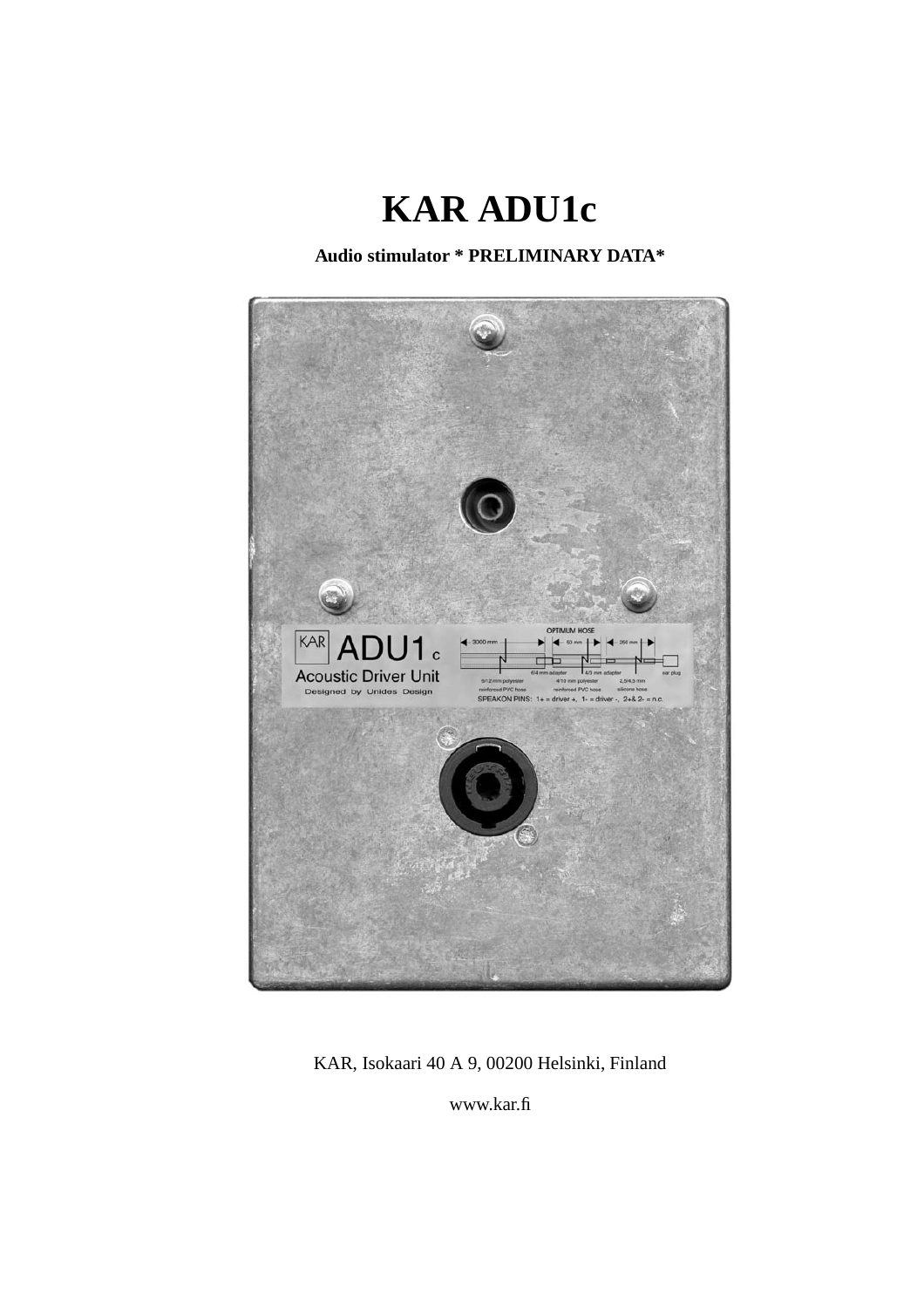## **Description**

KAR ADU1 audio stimulator replaces headphones / loudspeakers in surroundings where electromagnetic interference fields cannot be allowed.

The electrodynamic transducer (sound source) with the control electronics of the stimulator are enclosed in a moulded aluminum box, from which sound is transmitted via plastic / silicone tubes to a replaceable porous EAR-tip acting as an earphone.

The stimulator is driven by a normal sound amplifier (recommended output power: 100 W RMS / 8 ohm per channel). The passive sound source requires no power supply.

The ADU1 audio stimulator is a single channel device, hence a binaural system consists of two units.



The dimensions of the tubes of the ADU1c audio stimulator.